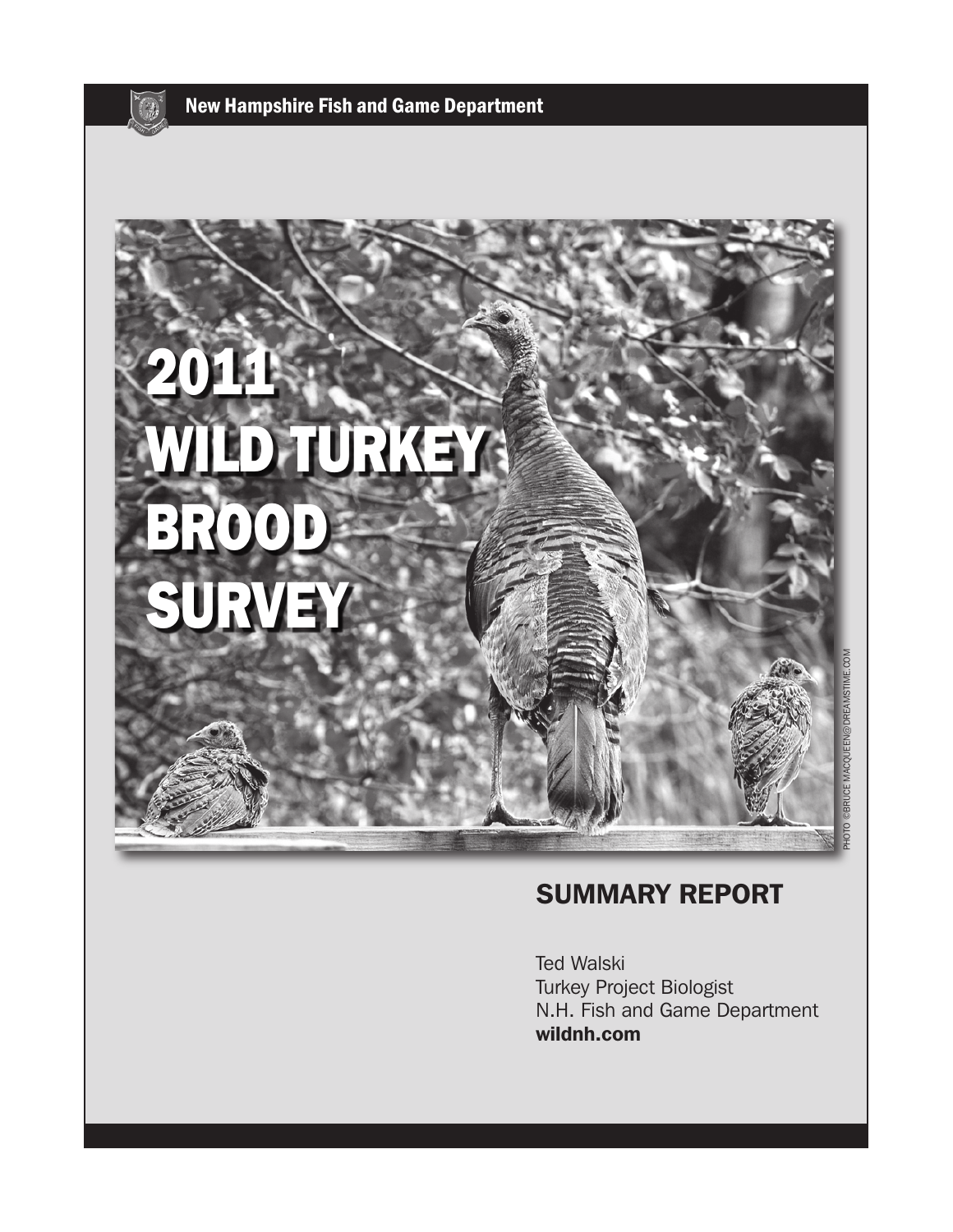

© 2011, New Hampshire Fish and Game Department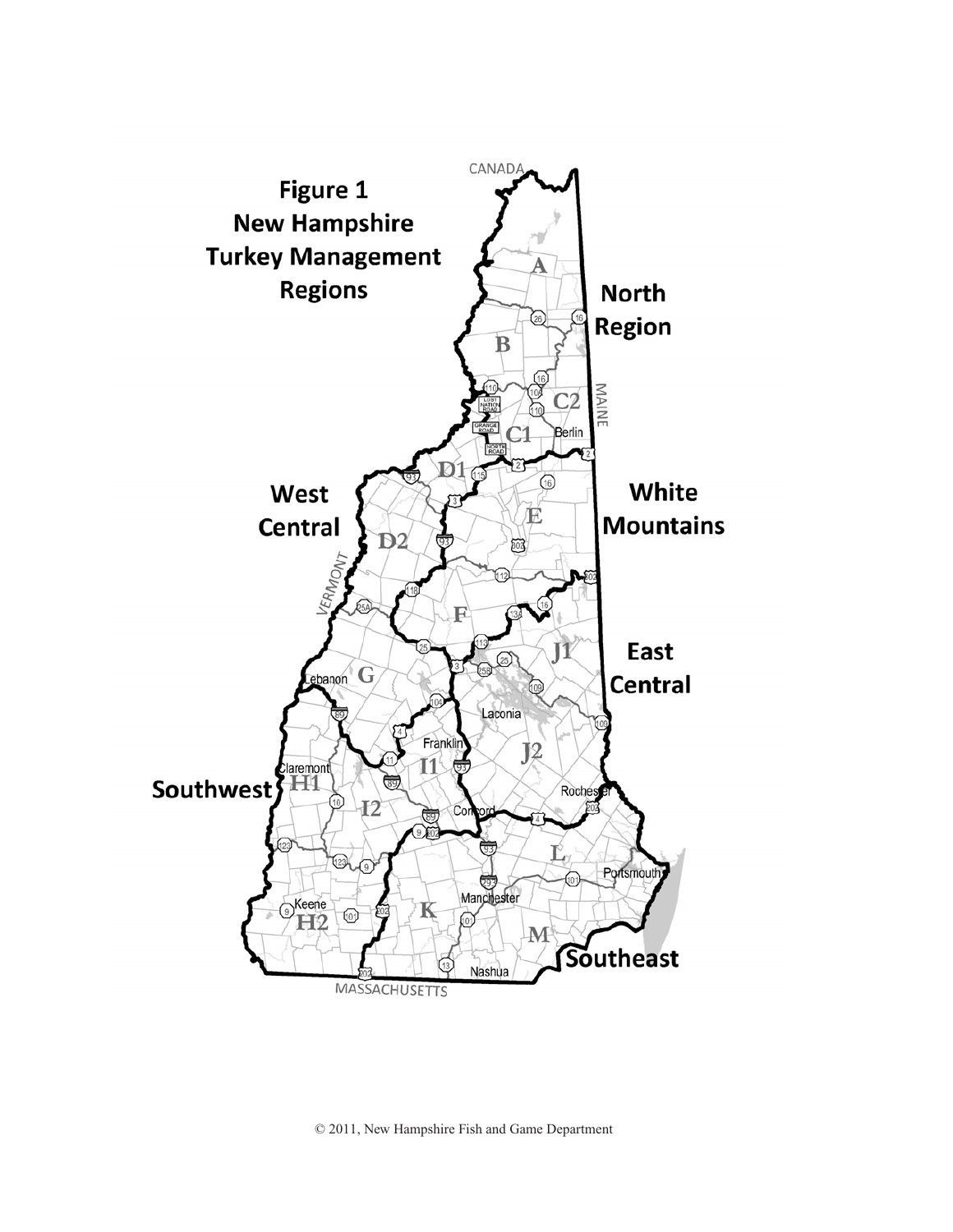## 2011 WILD TURKEY BROOD SURVEY: Summary Report

Many thanks to all the people from throughout New Hampshire who submitted sightings of broods of young wild turkeys. The results of the survey summarized here will help the Fish and Game Department keep track of the status and reproductive success of the wild turkey population around the state. The turkey project biologist in the southwestern section of the state, with some help from several biologists in other regions of the state, gathers a sample of brood observations throughout the summer in order to get an "index" to yearly productivity. However, the number of sightings is not that large, and misses many towns and sections of the 9,000 square miles of the state. Participants in this survey help fill those gaps. This was the first year of our Internet-based turkey brood survey, which covers May 15-August 31, 2011. For the past three years there has been a similar wild turkey flock survey conducted during the winter months.

#### Number of Broods Reported

The public reported 808 turkey broods, which were comprised of a total of 1,476 adult hens and 7,076 young turkey chicks and poults through the 3½ months of the summer. The overall average brood count throughout the different summertime periods and regions of the state was 4.8 poults per hen.

The state is divided into 18 wildlife management units for deer and turkey management. For this turkey brood internet survey the state was divided into six regions *(see Figure 1 on previous page)* to compare regional turkey productivity. The southeast region had the most brood reports, 429

(53.1%) of the 808 total brood reports *(Table 1)*. Two contributing factors are because this region has the greatest human population to report more sightings, and because turkeys are newer to the eastern section of the state compared to the western section. The White Mountains and the North

| TABLE 1. Number of broods reported by region. |  |  |  |  |  |  |
|-----------------------------------------------|--|--|--|--|--|--|
|-----------------------------------------------|--|--|--|--|--|--|

| <b>Region of</b><br><b>N.H.</b> | Number of<br><b>Broods</b> | % of the<br><b>Total</b> | <b>WMUs</b><br><b>Covered</b> | <b>Counties</b>                    |
|---------------------------------|----------------------------|--------------------------|-------------------------------|------------------------------------|
| <b>White Mountains</b>          | 10                         | 1.2                      | E,F                           | Carroll, Grafton                   |
| North                           | 27                         | 3.3                      | A, B, C1, C2                  | Coos                               |
| West Central                    | 75                         | 9.3                      | D1, D2, G                     | Grafton                            |
| East Central                    | 127                        | 15.7                     | J1,J2                         | Carroll, Belknap, Mer-<br>rimack   |
| Southwest                       | 140                        | 17.3                     | H1, H2, 12, 11                | Sullivan, Cheshire                 |
| Southeast                       | 429                        | 53.1                     | K.L.M                         | Hillsboro,<br>Rockingham, Stafford |
| Statewide                       | 808                        | 100%                     | <b>ALL</b>                    | <b>ALL</b>                         |

*The results of the survey will help the Fish and Game Department keep track of the status and reproductive success of the wild turkey population around the state.*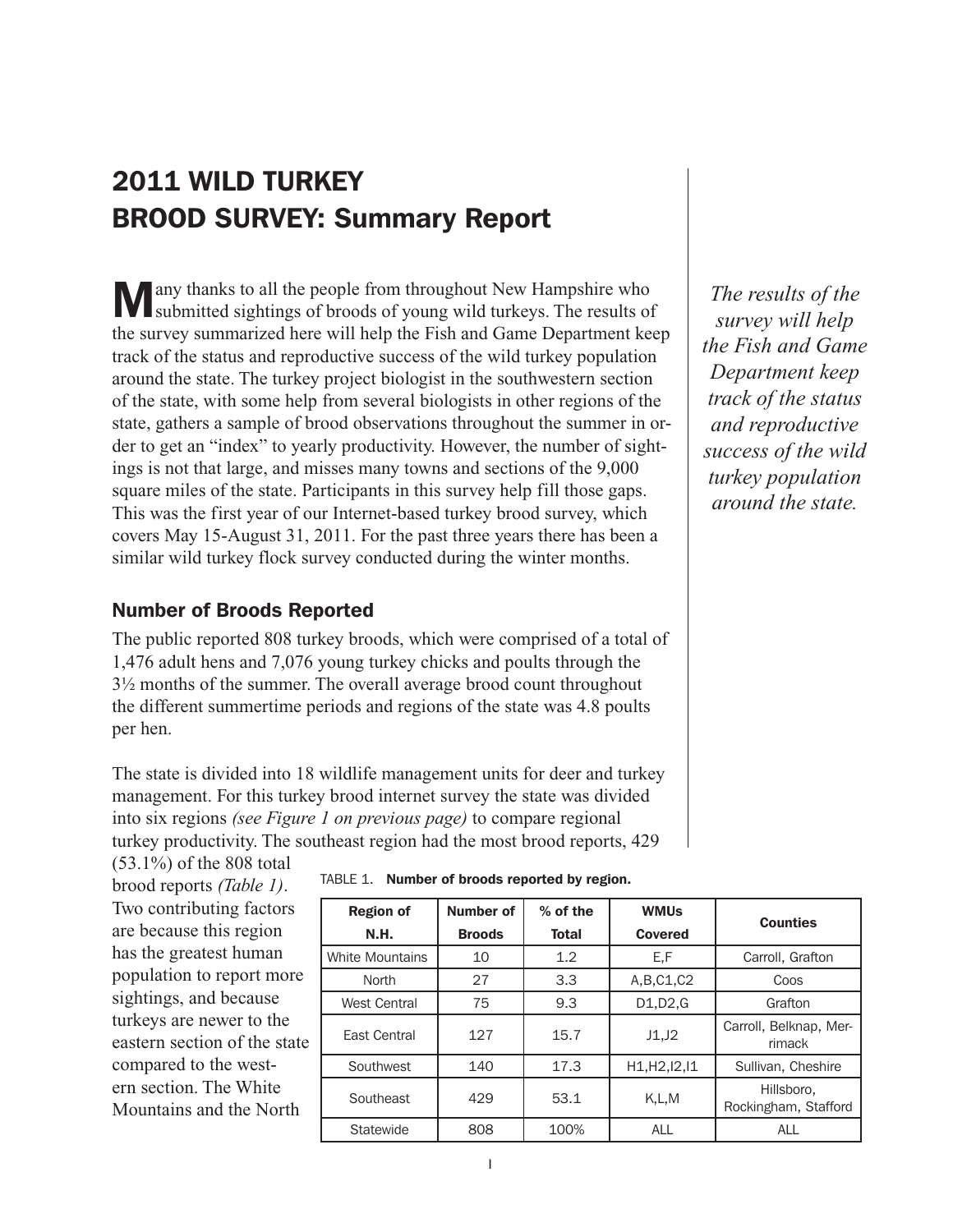had relatively few reports because the turkey population and turkey habitat is significantly less, and the fewest people live there. The four eastern wildlife management units M, L, K and J2 had 532 (67%) of the total 808 statewide brood reports.

|              | TABLE 2. Number of broods and young per hen per |
|--------------|-------------------------------------------------|
| time period. |                                                 |

| <b>Sample Period</b> | <b>Number of</b><br><b>Young Per Hen</b> | <b>Number of Broods</b><br><b>Per Time Period</b> |
|----------------------|------------------------------------------|---------------------------------------------------|
| May 15-31            | 6.9                                      | 17                                                |
| June 1-15            | 5.0                                      | 165                                               |
| June 16-30           | 5.4                                      | 199                                               |
| July 1 -15           | 4.6                                      | 158                                               |
| July 16-31           | 4.4                                      | 132                                               |
| August 1-15          | 4.5                                      | 81                                                |
| <b>August 16-31</b>  | 4.2                                      | 56                                                |
| August 1-31          | 4.4                                      | 137                                               |

FIGURE 2. Statewide Number of Young (1-Week to 8+ Weeks Old) Per Hen by 2-Week Period



#### Broods Reported Per Time Period

The summer reporting period was divided into seven two-week periods, starting on May 15, and ending on August 31. Broods are not typically recorded after the end of August because young turkeys grow quite rapidly and it becomes difficult to distinguish adult hens from some of the young in September. The great majority of the broods (N=654, 80.9%) were observed during June and July *(Table 2)*.

The number of young per hen started off with 6.9 poults per hen during the second half of May, and ended with 4.2 poults per hen during the second half of August *(see Figure 2)*. This gradual decline is expected, due to losses as the summer progresses from various causes such as predation and inclement weather. Turkey chicks are vulnerable to exposure and pneumonia during successive days of rainy cold weather, and broods can be decimated in some years as a result.

#### Broods Reported Regionally

The number of young per hen over the six sections of the state varied somewhat. The number of young per hen was generally high in early summer and decreased by late summer. Of the six sections of the state during

Table 3. Regional number of young per hen per time period.\*

| <b>Region</b>             | June<br>$1 - 15$ | June<br>16-30 | July<br>$1 - 15$ | July<br>16-31 | Aug.<br>$1 - 15$ | Aug.<br>16-31 | Aug.<br>$1 - 31$ |
|---------------------------|------------------|---------------|------------------|---------------|------------------|---------------|------------------|
| North                     | 0.7              | 4.3           | 7.4              | 3.9           | 4.8              | 6.2           | 5.4              |
| White<br><b>Mountains</b> | 1.8              | 5.5           | 4.0              | 9.5           | 2.0              | 4.5           | 3.3              |
| <b>West Central</b>       | 8.7              | 6.3           | 5.2              | 4.6           | 5.7              | 5.0           | 5.4              |
| Southwest                 | 6.5              | 5.9           | 3.9              | 4.5           | 4.2              | 4.3           | 4.2              |
| East Central              | 4.8              | 4.8           | 6.1              | 4.4           | 4.3              | 4.5           | 4.4              |
| Southeast                 | 5.3              | 5.4           | 4.2              | 4.3           | 4.4              | 3.5           | 4.0              |
| Statewide                 | 5.0              | 5.4           | 4.6              | 4.4           | 4.6              | 4.2           | 4.4              |

August, the North had the greatest number of young per hen (5.4) and the White Mountains (3.3) and the Southeast had the lowest  $(4.0)$ . Hatching occurs latest in the north because of latitude, and hatching

\*May data excluded due to small regional sample sizes.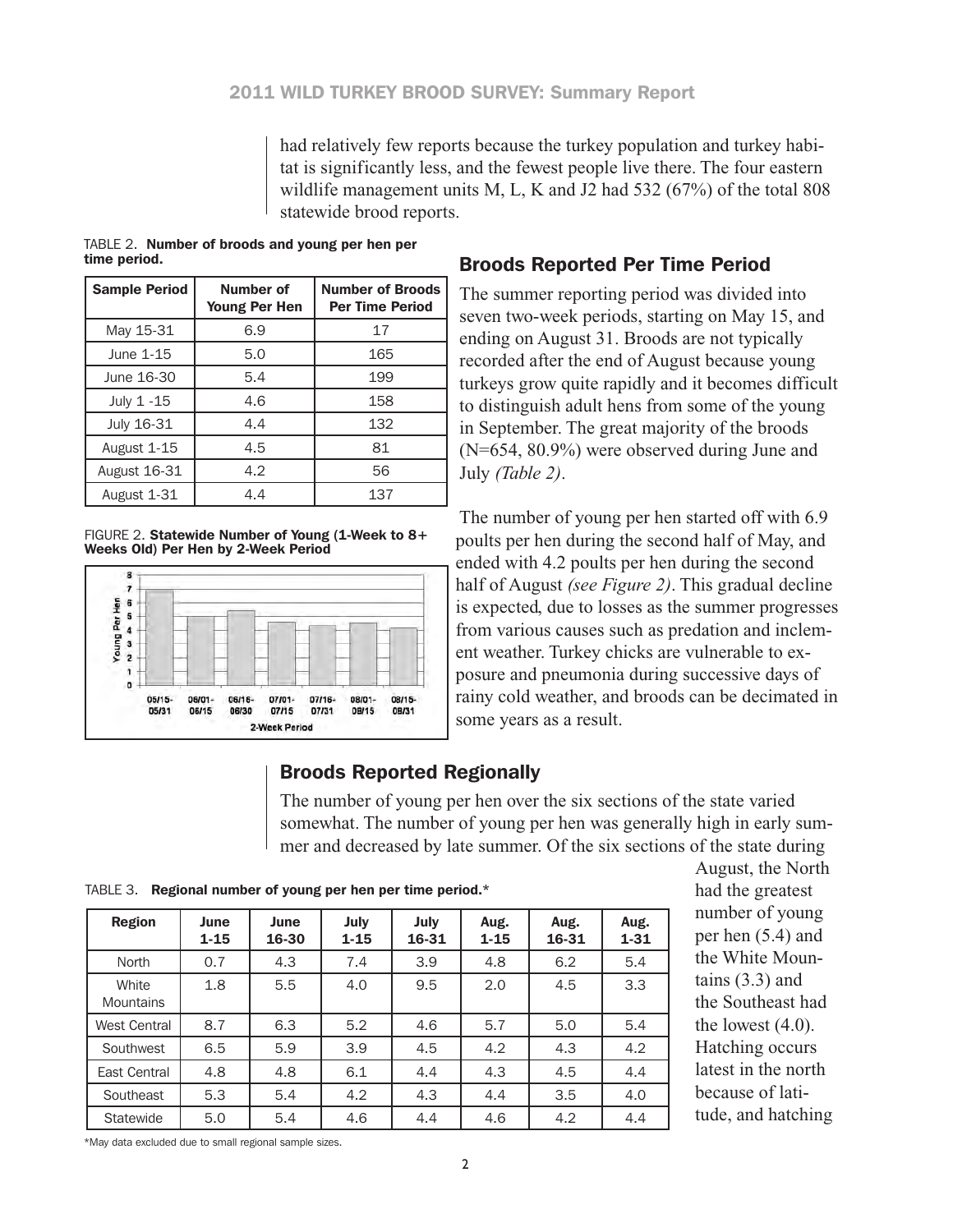weather may have been more favorable in the North, resulting in somewhat greater survival of young. Differences in sample size may also account for some differences. The overall statewide average for all six sections of the state in August was 4.4 poults per hen *(see Table 3 and Figure 3).*

### Estimated Hatching Dates

#### By Region

The size of turkey poults is important in

estimating when hatching occurred during a given spring/summer. For this analysis, the summer was divided into seven two-week periods. There

were six size/age class categories that were used to categorize poult sightings. These included: sparrow-sized  $= 1$  week, robin-sized  $= 2$  weeks, quail-sized  $=$  3 weeks, pigeon-sized  $=$  4 weeks, grouse-sized  $= 6$  weeks, and hen pheasant-sized = 8+ weeks. By subtracting the age of poults (based on size categorization) from the date of observation, we are able to derive average hatching dates *(Table 4)*. As an example, if a 3 week-old brood

is observed on June 21, then it can be concluded that said brood hatched on or about June 1. Based on this analysis, approximately 33.5% of the 2011 hatch occurred in May; 36.0% during the first half of June; 18.7% during the second half of June, and 11.3% during July *(see Figure 4)*. The average hatching date for all 808 broods combined was approximately June 9.



|                     | % May    | % May | % June   | % June | % July   | % July | % Aug.   |
|---------------------|----------|-------|----------|--------|----------|--------|----------|
| <b>Region</b>       | $1 - 14$ | 15-31 | $1 - 15$ | 16-30  | $1 - 15$ | 16-31  | $1 - 15$ |
| North               |          | 21.7  | 39.1     | 8.7    | 21.7     | 8.7    |          |
| $Avg.=June 17$      | $-$      |       |          |        |          |        |          |
| White Mtns.         | $-$      | 42.9  | 4.3      | 28.6   | 14.3     |        |          |
| $Avg.=June 11$      |          |       |          |        |          |        |          |
| <b>West Central</b> |          | 23.4  | 34.4     | 31.3   | 3.1      | 4.7    | 3.1      |
| $Avg.=June 14$      |          |       |          |        |          |        |          |
| Southwest           | 4.62     | 30.8  | 34.6     | 19.2   | 7.7      | 3.1    |          |
| Avg. $=$ June 8     |          |       |          |        |          |        |          |
| East Central        |          | 31.2  | 30.3     | 18.0   | 9.0      | 6.6    | 0.8      |
| $Avg.=June 10$      | 4.10     |       |          |        |          |        |          |
| Southeast           | 4.05     | 30.5  | 38.9     | 17.0   | 7.8      | 1.6    |          |
| $Avg.=June 7$       |          |       |          |        |          |        |          |

FIGURE 4. Statewide Percent (%) of Turkeys Hatched by 2-Week Period Back-Calculated From Date of Observation and Reported Size/Age for 1-Week to 6-Week Old Turkeys